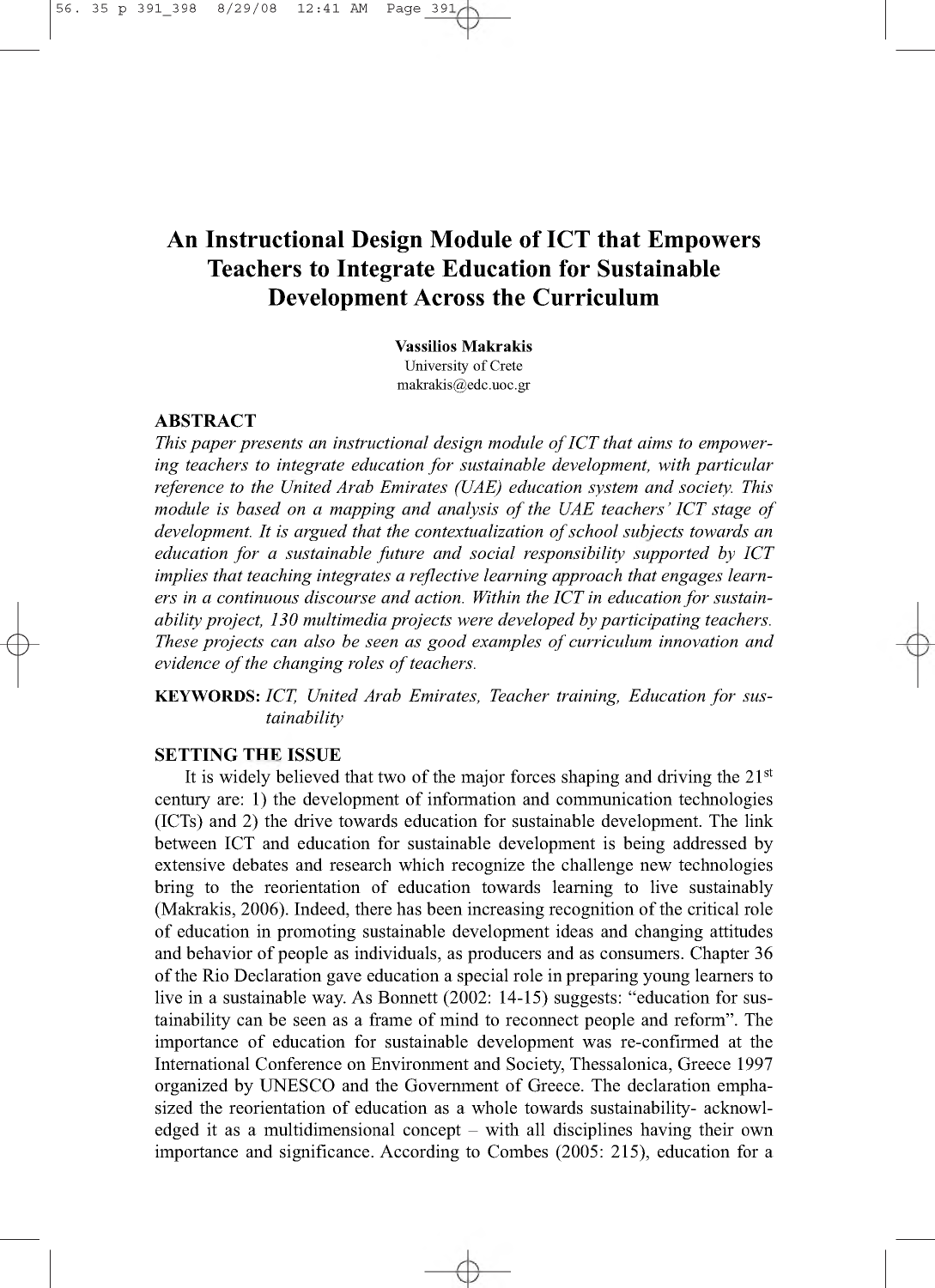sustainable future is about learning to:

- Respect, value, and preserve the achievements of the past.
- Appreciate the wonders and the peoples of the Earth.
- Live in a world where all people have sufficient food for a healthy and productive life.
- Assess, care for, and restore the state of our Planet.
- Create and enjoy a better, safer, more just world.
- Be caring citizens who exercise their rights and responsibilities locally, nationally, and globally.

ICTs can help learners explore concepts, engage in problem-based and authentic learning, enhance meta-cognitive skills and present information using multiple media. All these are closely related to the goals, themes and learning objectives addressed by education for sustainability (UNESCO, 2005; Summers & Kruger, 2003; Fien & Tilbury, 1996). Education for a sustainable future enables people to develop the knowledge, values and skills to participate in decisions about the way we do things individually and collectively, both locally and globally that will improve the quality of life without damaging the planet for the future (Kostoulas-Makrakis & Makrakis, 2006; Goldman, 1999). Learners should be concerned both about the current state of the planet and also about the future. Problems of hunger, injustice, environmental damage and violence are present in every society. It is increasingly recognized that these issues cannot be seen as separate problems. In addition to that, education for sustainability "does not relate to curricula that are traditionally fairly rigidly separated into discrete disciplines and which are often taught in a reductionist manner. It relates more satisfactorily in many teachers' minds to a more integrated approach to subject disciplines" (Gayford, 2001:315). These aspects have been taken into consideration in a transdisciplinary project entitled "Educating for a Sustainable Future Supported by ICT", which was launched in 2002-2004 as part of a larger project for empowering ICT teacher professional development initiated by the author at the Ministry of Education in the United Arab Emirates.

Empowering teachers to address the potential of ICT to education for sustainability is substantially affected by the policy and the practice for the use of ICT in education as well as the training philosophy and practice adopted and implemented. To advance a module of training teachers towards the integration of ICT to education for sustainability, there is need to assess teachers' stage of ICT competence which in turn will guide ICT instructional designers in planning and implementing education for sustainability. Accordingly, a national teacher survey was designed that was aimed to answer the following two main questions: 1) What are teachers actually doing with technology in the curriculum? 2) To what extent teachers' technology competence and competencies are linked to learning and pedagogy?

#### **RESEARCH DESING**

A sample of 106 schools was randomly selected from all the educational zones  $(N=10)$  in UAE. The target was to achieve a 10 percent sample of the total UAE

 $\downarrow$ 

**e**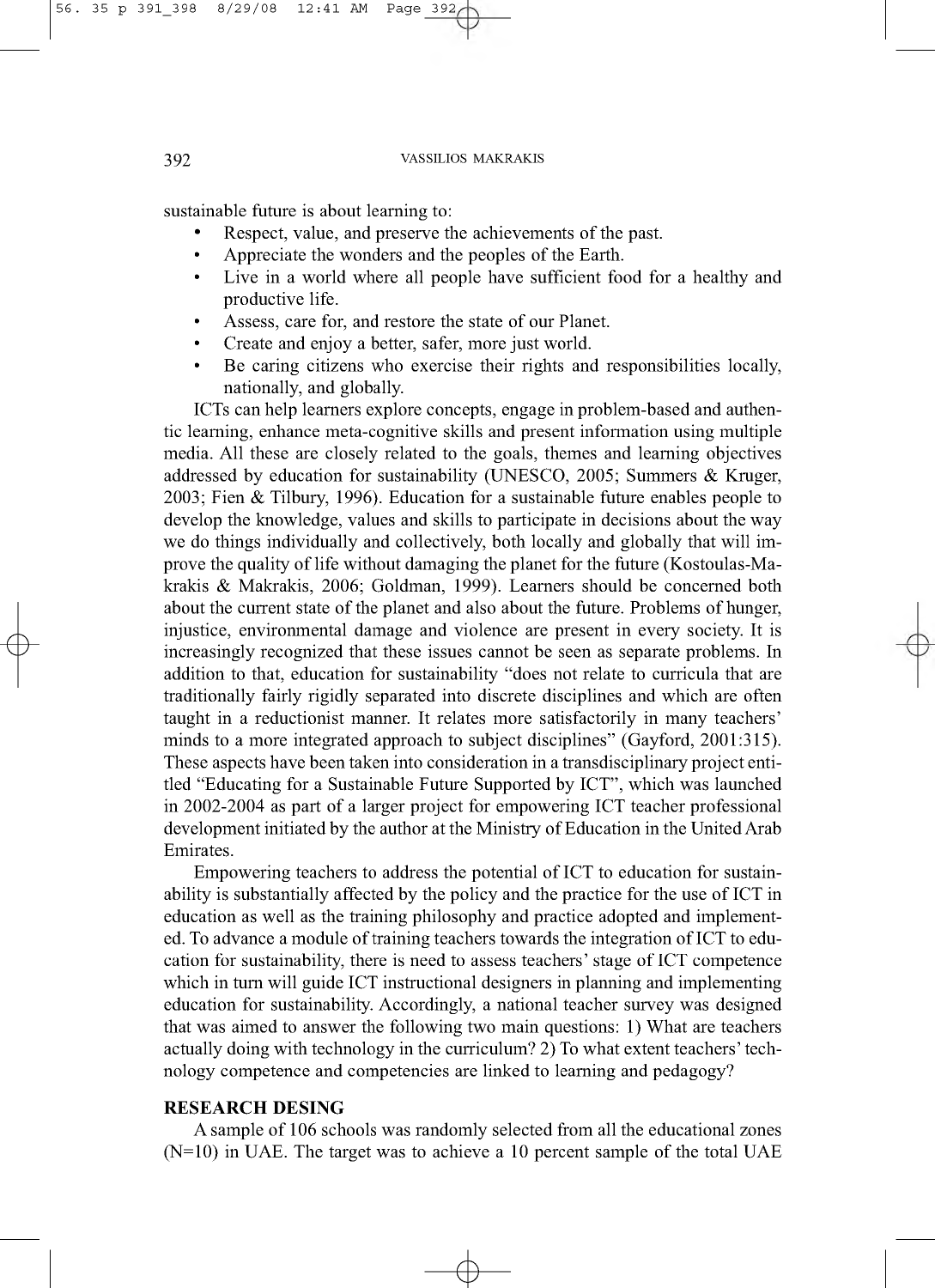56 .

35 p 391 398 8/29/08 12:41 AM Page 393

 $\phi$ 

teacher population (N=24000). To construct a random and representative sample, the school has been taken as a unit, and the school level and zone as criteria. All teachers in the school random sample received the research instrument. The achieved sample was 2,480 teachers, a number that is 10% of the total teaching workforce. The majority of the sample teachers were from secondary schools (40%), followed by primary schools (36%) and lower secondary schools (24%). A questionnaire survey was designed and piloted consisted of six sections:

- 1. *Demographic information:* details on teachers' name of school, educational zone, emirate, school level, gender, age, number of years working as teacher, subject specialization, nationality.
- 2. *Frequency of ICT use in the home and the school:* once teachers indicated whether they had access to ICT (computer, Internet and e-mail) at home and/or at school, they then were asked to indicate how frequently they used a computer in these two domains on a Likert-type scale ranging from 1 to 5 (where 1= never, 2= less than monthly, 3= monthly, 4= weekly and 5= everyday).
- 3. *Extent of ICT knowledge/competence*: teachers were asked to indicate the extent of their knowledge on 25 items grouped into five sub-categories, namely: integration/developing, applications, higher order thinking skills, technology-oriented, social-oriented. The scale used was based on 4-point (1= never, 2=little, 3=much and 4=very much). Reliability analyses showed very high coefficients, ranging from *Cronbach a=* 0.85 to 0.98. Teachers were also asked to indicate their own self-perception of knowledge on ICT, considering four categories: novice, average, above the average and expert.
- 4. *Intensity and type of ICT use in class:* teachers were presented with 14 statements mostly rewarded from knowledge statements, covering similar dimensions of ICT use. Teachers rated themselves on each item on a fourpoint scale ranging from never to very much. Two sub-scales were constructed: 1) ordinary ICT users and 2) innovative ICT users. Reliability analysis of the scale showed a very high *Cronbach a=* 0.98.
- 5. *Attitudes towards computers*: teachers were presented with 19 statements, most of them divided into main three subscales: self-confidence, anxiety and usefulness. There were also two statements about cooperative practices and one statement about gender. Teachers' ratings were based on a four-point scale that ranges from strongly disagree to strongly agree. Reliability analyses of the total attitude scale showed a relatively strong *Cronbach a*= 0.63. The reliability measures for the attitudinal sub-scales ranged from *a=* 0.57 to 0.70.
- 6. *Obstacles to using computers:* teachers were presented with 19 statements divided into four subscales: hardware, software, support, and skills. There are also two single items, one dealing with space in timetable and another concerning time availability to use/integrate computers in teaching. Teachers rated themselves on each item on a four-point scale ranging from

 $\downarrow$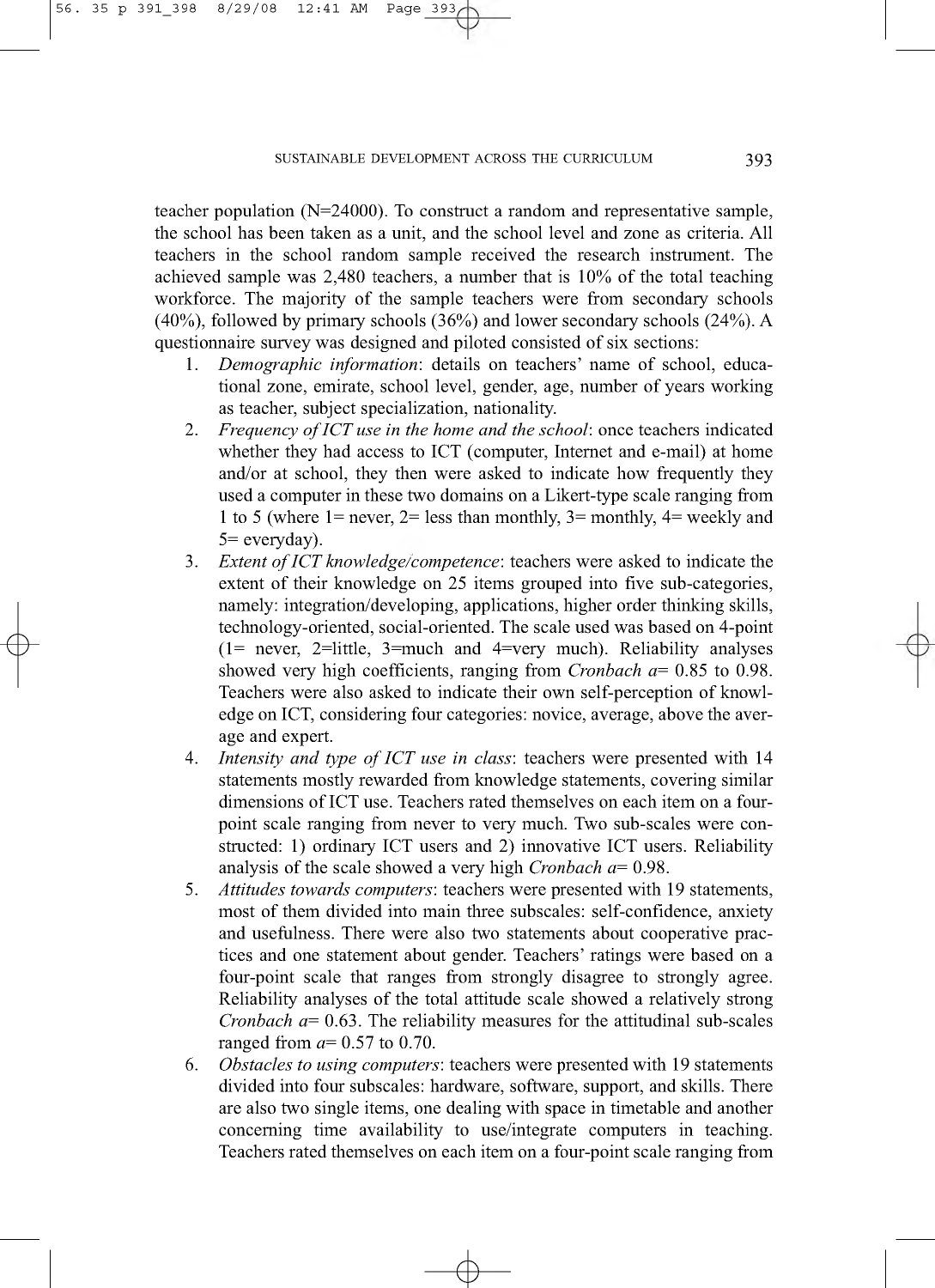never to very much. Reliability analyses of this scale and its sub-scales showed very strong measures, ranging from *Cronbach a=* 0.76 to 0.92.

### **RESEARCH RESULTS**

Based on the results of this study, the stages of development that teachers go through on their way to fully integrating technology into their classes were identified as: prospective users (49%), occasional users (30%), engaged users (14%) and creative or innovative users (7%). If we extrapolate from these results, we can anticipate that UAE teachers will "take off" towards the innovative user stage, when 40 to 50 percent of them have reached the stage of engaged ICT users; that is the point at which the concomitant characteristics of this stage become activated. The quantitative distribution of UAE teachers on these stages shows that at present, UAE teachers fall between prospective and occasional users. It has been also revealed that teachers' ICT uses focused more on surface techno-centric skills associated with applications that do not integrate sound learning principles. More specifically, teachers tended to use more frequently computers for low level uses, such as preparing student tests, demonstrating and explaining the parts of a computer and less on more cognitive level uses such as using computers for creative thinking and problem solving. Most of the inhibiting factors for UAE teachers to learn, use and integrate computers into their teaching were those of space in timetable to use computers, time, support, appropriate software and skills. On the average, the inhibiting factors fell close to the category of "much" (Mean= 2.8) on the four-point scale. As described in the methodology section, five composite variables, measuring ICT competence: applications, integration, higher order thinking skills (HOTS), tech-focus and social-focus were developed. An examination about mean differences among the five subscales composed indicates that, teachers' highest mean differences concern the pairs between tech-centred vs. HOTS (Higher Order thinking Skills),  $t= 39.7$ , mean dif= 0.41,  $p< 0.001$ , followed by integration vs. HOTS,  $t= 25.5$ , mean dif= 0.33, p<0.001, application vs. HOTS,  $t= 25.2$ , mean dif.= 0.28, p<0.001 and tech-centred vs. social focus, t= 0.46, mean dif.= 0.22, p< 0.001. These results imply that teachers' competence on ICT issues related to higher thinking skills is much less than competence on tech-focus, integration and application tools.

It has been also found that the more frequently teachers use computers at home, the less their perceived anxiety towards computers *(F= 18.8, at p<.0001).* Teachers with more frequent use of computers at home have been also found to express more positive perceptions towards the usefulness of computers in teaching and learning  $(F=4.6, at p\leq 0)$ . The same trend has been also revealed regarding the impact of the frequency of using computers at school on their attitudes towards computers  ${F} = 12.5$ , at  $p \le 01$ . ICT use at home exerted a much higher impact on ICT knowledge  $(F= 45.2, at p \le 0.001)$  and frequency of ICT use in class than school use of computers did  $(F= 65.1, at p \le 001)$ . In terms of age and working years, younger teachers were found to have higher ICT knowledge *(F= 23.1, at p<.001 and F= 29.3, at p<.001),* make more use of computers, the Internet and e-mail both at

 $\downarrow$ 

 $\phi$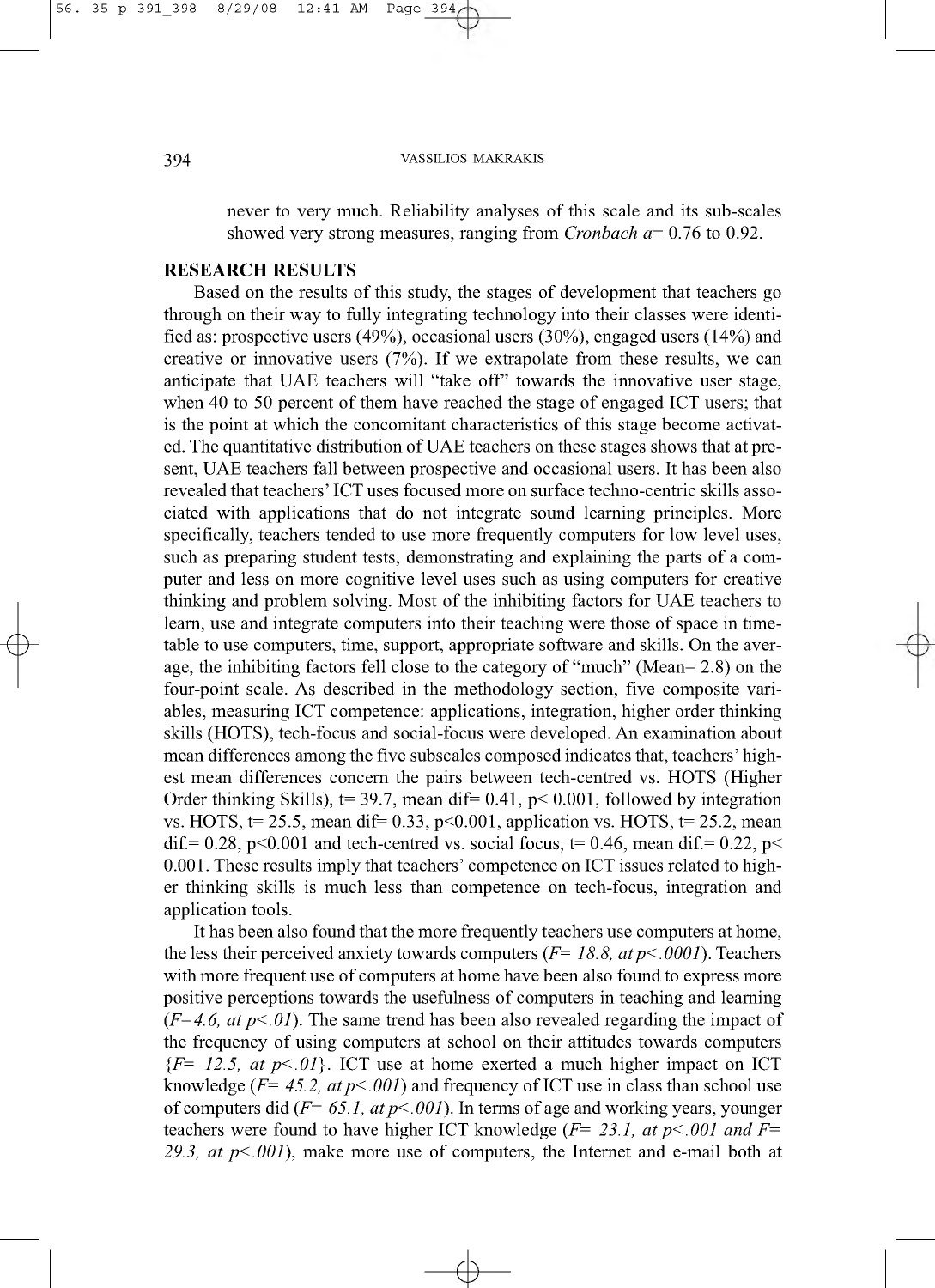#### SUSTAINABLE DEVELOPMENT ACROSS THE CURRICULUM **395**

56 .

35 p 391 398 8/29/08 12:41 AM Page 395

 $\phi$ 

home and at school than older teachers *(F= 19.7, at p<.001 and F= 23.1, at*  $p<.001$ ). These results may be explained by the fact that younger teachers were much more exposed to technology at their pre-service education than older teachers. It was also found that upper secondary school teachers have higher ICT knowledge (F= *6.7, atp<.01)* and make more frequent use of computers, the Internet and e-mail than preparatory and primary school teachers  $(F= 3.3 \text{ at } p < .05)$ . Upper secondary school teachers also possess more positive attitudes towards computers than primary school teachers  $(F= 5.8 \text{ at } p<0.01)$ . These results may be explained by the fact that upper secondary school teachers are more exposed to computers both at home and at school. In terms of gender, male teachers, in general, were found to have significantly higher knowledge scores *(t= -2.7, at p<.01),* use ICT more intensively than female teachers ( $t=$  -3.6, at  $p<$  001), have more positive attitudes towards educational computing ( $t= -8.5$ , at  $p<.001$ ), and lower anxiety towards computers  $(t= -5.4, at p<0.001)$ , but no gender differences were found on their perceived confidence towards computer use in teaching and learning both at home and school.

## **THE IMPLICATIONS OF THE RESEARCH RESULTS**

Generally speaking, UAE teachers are lacking the knowledge and skills as well as the resources for realizing the potential of ICT in the educational restructuring/reform change, especially if the current reform efforts would also be directed towards sustainability. The simplest and most common teacher professional development activities undertaken in the ICT area were those aiming to develop skills in using specific software packages or applications, such as word processors, an operating system, or spreadsheet, or Internet access software. Such a kind of training neglects trainees' experiential learning that is directly linked to personal change and growth and, thus, becomes disconnected from its context, that is, classrooms, curriculum and students. Instruction that is confined to a limited range of contexts leads to inert knowledge in which facts and procedures remain isolated and are not activated in different problem-solving situations (Hasselbring & Moore, 1996) that are highly needed for integrating sustainability issues across the school curriculum. There was also no correspondence between UAE teachers' previous knowledge and skills on ICT and the use and integration of ICT in class. This controversial finding might be associated with the inappropriateness of previous training experiences to meet teachers' teaching demands. It was hardly to find training activities focusing on the integration of the use of technology into the curriculum with which a teacher is working, especially with issues related to sustainability. The UAE research findings, in a sense, reflect the general trend evidenced in many Western countries (van den Dool & Kirschner, 2003; Jacobsen, Clifford & Friesen, 2002). Transferring only technical knowledge may lead to the maintenance of the old way of instruction, which will have as focal point the instructor and not the learner. On the other hand, change in attitudes and perceptions regarding the didactic process, in combination with the absence of the appropriate technical knowledge, may lead to more anachronistic models of instruction and learning. These results may imply

 $\downarrow$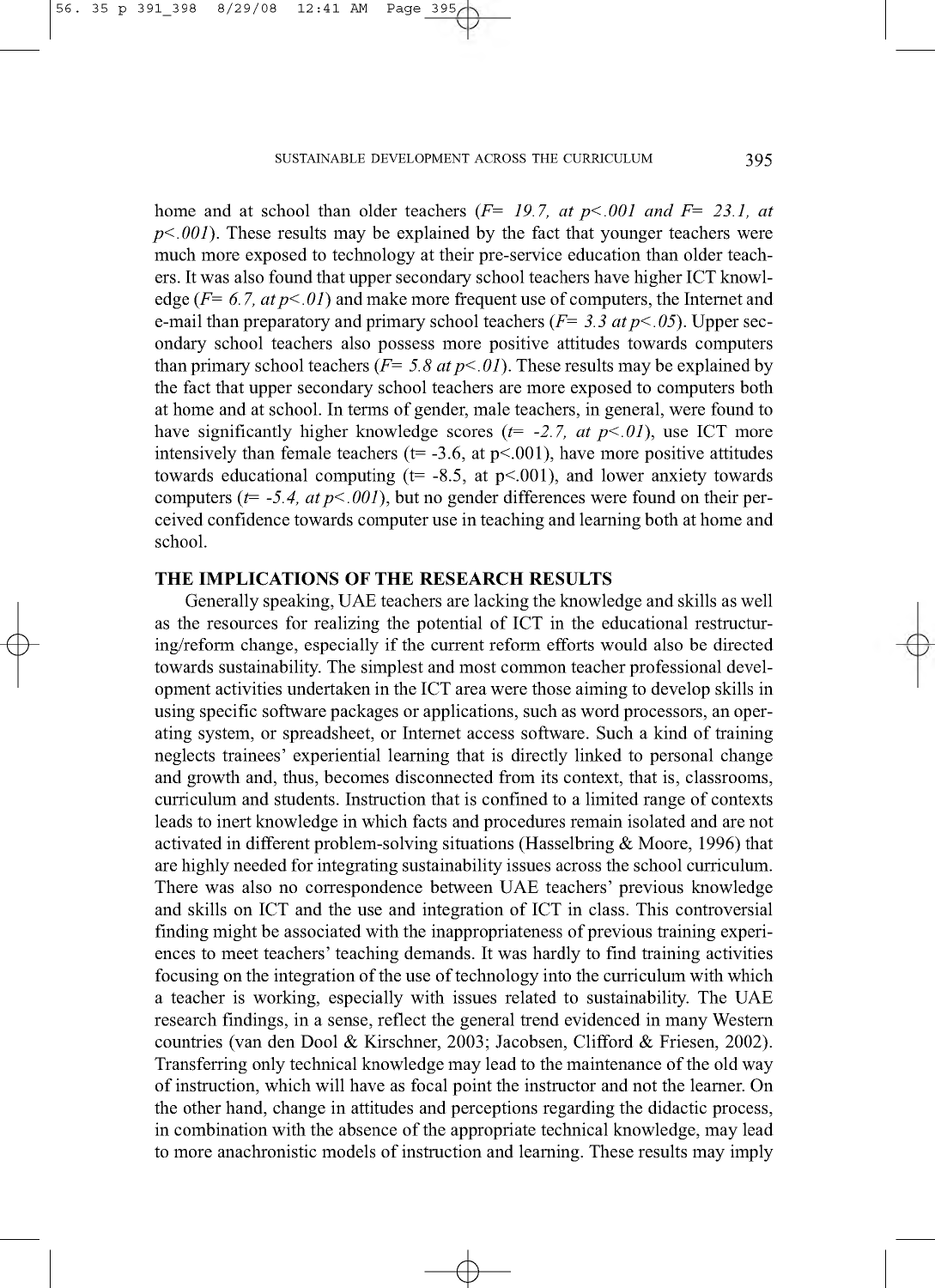that teacher training did not follow adult learning principles and that training materials often lacked theoretical background and did not consider pedagogical principles and theories. The limited professional development offered before had been restricted to very basic and redundant workshops on ICT skills related to certain applications ignoring all or most of the new pedagogy principles. This approach to teacher professional development adds very little to educational reform and change, especially the one that addresses sustainability. Accordingly, ICT teachers' previous experiences on ICT did not match the needs for the educational demands prescribed by the Education Vision2020 (MoE, 2000) strategic plan. Thus, teachers were left without answers to persisting questions such as:

- How can I merge new technologies with new pedagogy?
- How can I integrate ICT into my subject teaching?
- How can I manage and organize ICT in the classroom?
- How can I enrich the prescribed knowledge of the curriculum towards sustainability?

The search for answers to these questions becomes even more compounded when teacher training is left to the hands of training sources that rely upon business examples and know little or nothing about education. The development of a synergy between learning, teaching, curriculum and ICT should be inextricably connected to teacher professional development. This requires a fundamental and continuous process of rethinking what is taught, how it is taught and why: an aspect that is usually neglected or at best tackled marginally and superficially in teachers' training programs. Educating young learners for the development of social consciousness and responsibility towards sustainable living means also posing a set of self-reflective questions such as:

- What is my vision of what I would like our world to be?
- Are my actions consistent with the way I would like the world to be?
- What does the way I lead my life mean for the lives of others?
- How can I contribute in creating a more just, peaceful and ecologically sound world?
- What can we do together as a local community, as a country and as a global community to promote sustainable development and global/international understanding?

In light of the above findings, there is need to merge new technology with new pedagogy that addresses sustainability. In particular, teaching local/global sustainable issues requires teachers to be creative, critical, resourceful and informed on these issues. Young learners are needed to become responsible and participating members of their communities and develop their social consciousness and critical thinking through reflection, cooperation and inquiry. As textbooks tend to be limited in their coverage of these issues and, even the ones integrated are tackled on the surface both in terms of breath and teaching method, teachers must turn to more recent sources of information for designing lessons and for engaging learners in this process (Makrakis & Kostoulas-Makrakis, 2005). ICT can play a critical role towards this end. The contextualization of school subjects towards an education for

 $\downarrow$ 

 $\phi$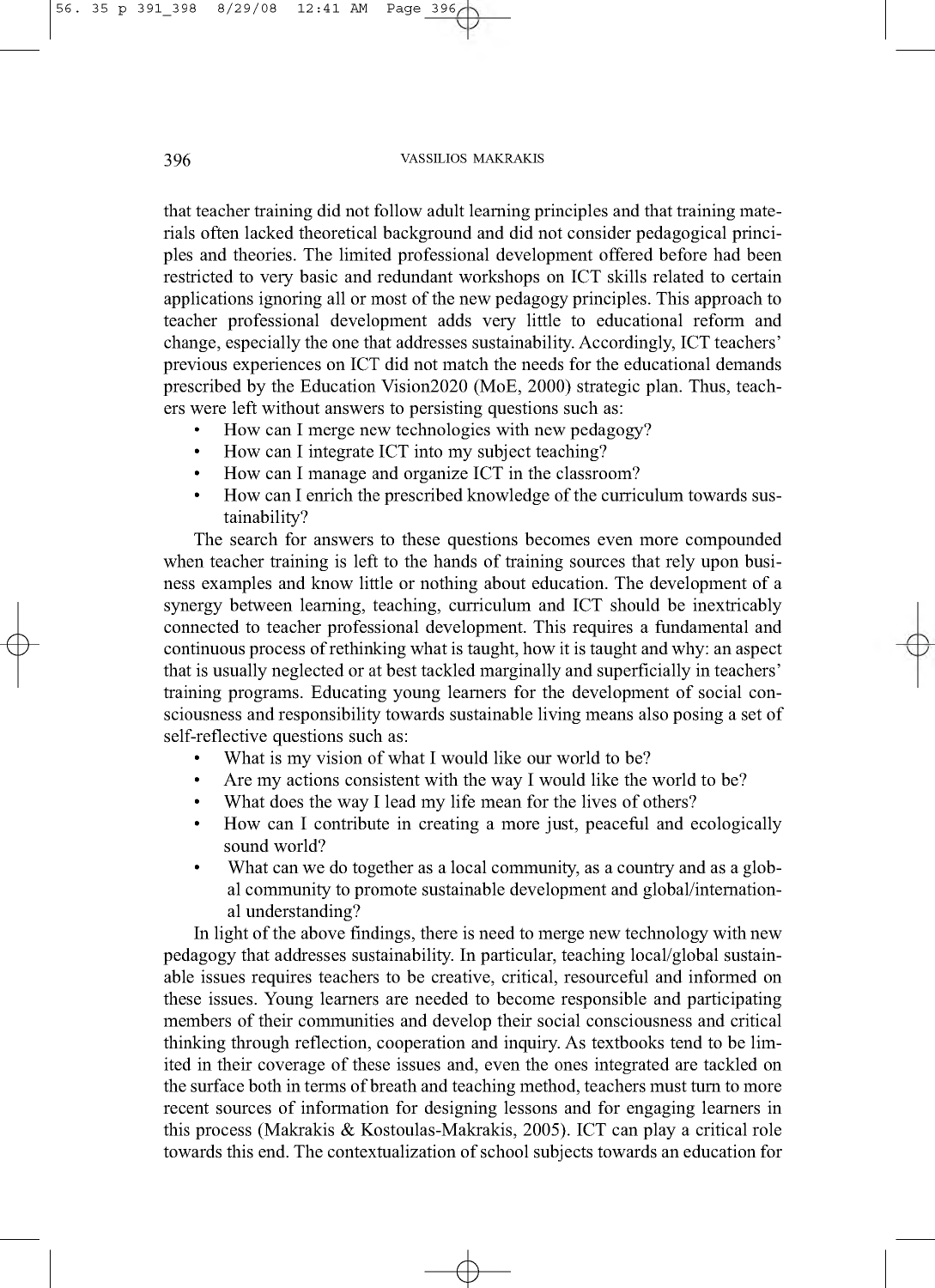#### SUSTAINABLE DEVELOPMENT ACROSS THE CURRICULUM **397**

a sustainable future and social responsibility supported by ICT implies that teaching integrates a reflective learning approach that engages learners in a continuous discourse and action. Critical discourse that leads to action, which in turn leads to discourse and so on, is firmly connected to political literacy. This is also related to cross-curriculum and interdisciplinary approaches to teaching and learning. These principles were taken into consideration in designing and implementing a teacher training ICT module that was geared towards integrating education for sustainability across the primary and secondary school curricula in the United Arab Emirates education system. The training syllabus was based on four units, amounted to 100 training hours in total, which corresponded to the goals and expected outcomes set as well as to the training philosophy and methods adopted.

- 1. Learning multimedia authoring tools
- 2. Creating futures for a sustainable society
- 3. Selecting sustainable futures

35 p 391 398 8/29/08 12:41 AM Page 397

56 .

 $\phi$ 

4. Developing interdisciplinary and cross-curricular thematic lesson plans for sustainable futures supported by ICT

Teacher ICT professional development was organized in three phases: 1) trainthe-trainer (first cohort of trainers); 2) train-the-trainer (second cohort of trainers) and 3) train all teachers. In the first phase, 30 teachers were trained, receiving 200 training hours who in turn trained about 600 trainers for about 120 hours in the second phase. In the third phase, about 5000 teachers of all subjects were trained which averaged 40 hours. An example related to the above instructional design module is best represented by 130 multimedia instructional projects, developed by those trained in the second phase. These projects were based on collaborative learning that crossed interdisciplinarity and grade levels. The ultimate goal of these assignments was not targeted to the product, but to the process.

The multimedia projects developed by teams of trainees can be fallen into three categories: (1) Multimedia projects that further enrich instructional units or themes from the curriculum of all educational levels, starting from kindergarten up to secondary education, (2) Multimedia projects that integrate new themes across the curriculum related to local history and current social issues related to the environment, drug addiction and health, (3) Multimedia projects that can fully support new subjects such as the introduction of Web-page development, Access and Visual Basic in upper secondary schools. Besides the learning outcomes gained by teachers while developing these projects, they can also be seen as good examples of curriculum innovation and evidence of the changing roles of teachers. These projects can also provide a useful teaching resource for other teachers as well as resources to be used for modeling similar developments in the subsequent training efforts at various levels and stages. By working on their projects, trained teachers were inherently encouraged or motivated to use ICT tools for information access, organization and processing, as well as focus on epistemology, pedagogy, school subject area content and ICT tool use in creating multimedia-based instructional units by applying collaborative learning and constructivist principles of learning. It is interesting to point out that in a number of cases, teachers formed groups to discuss

 $\downarrow$